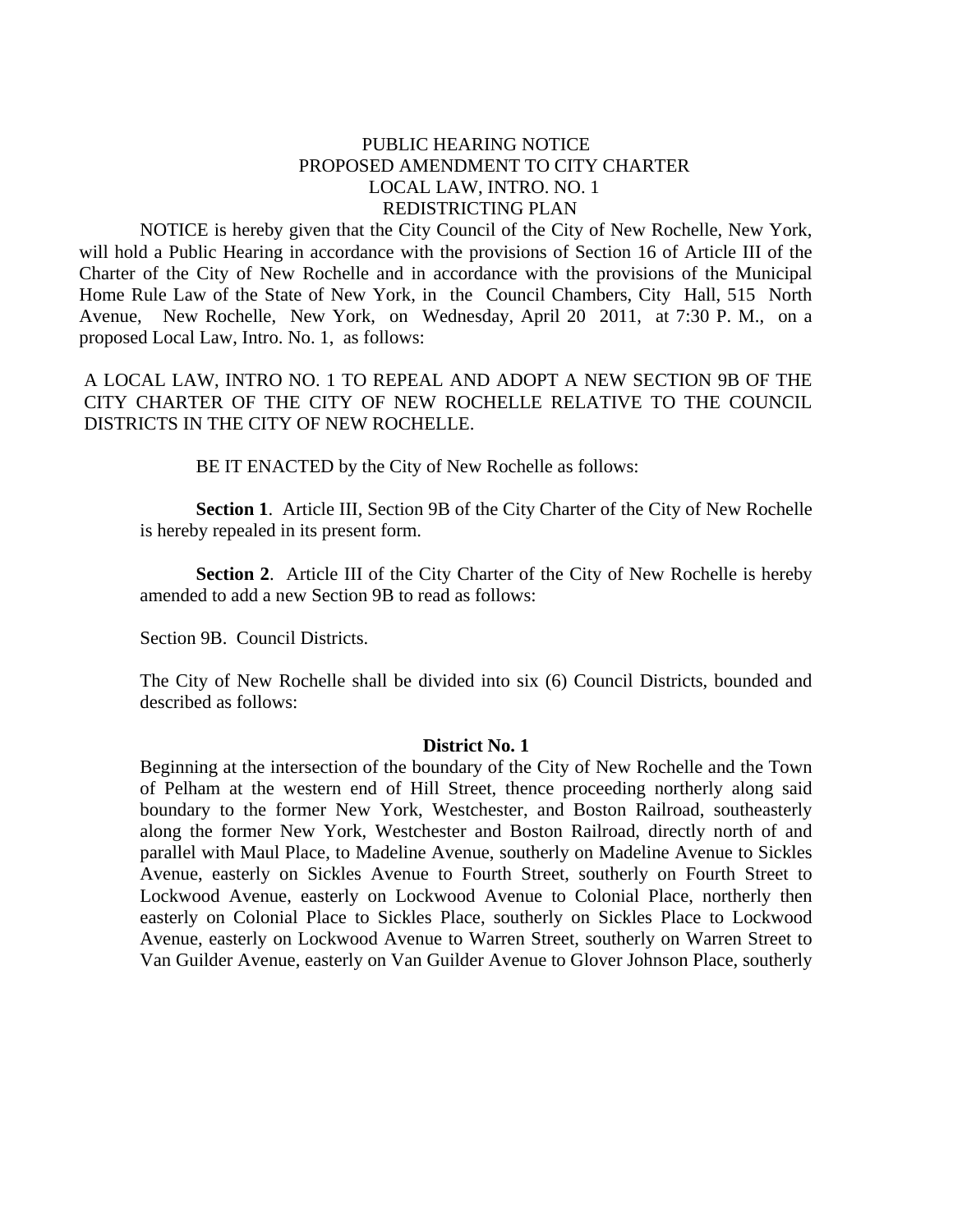on Glover Johnson Place to Washington Avenue, across Washington Avenue to Badeau Place, southerly on Badeau Place to Union Avenue, easterly on Union Avenue to Division Street, southeasterly on Division Street to Huguenot Street, southwesterly on Huguenot Street to Centre Avenue, southeasterly on Centre Avenue to Poplar Place, southwesterly on Poplar Place to Liberty Avenue, southeasterly on Liberty Avenue to Elm Street, southwesterly on Elm Street to Weyman Avenue, northwesterly on Weyman Avenue to Morgan Street, southwesterly on Morgan Street to its end then extending in a direct line to Industrial Lane, northerly on Industrial Lane to Nardozzi Place, northeasterly on Nardozzi Place to Weyman Avenue, northwesterly on Weyman Avenue to Main Street, northeasterly on Main Street to Kings Highway, northwesterly on Kings Highway to Ronalds Lane, southerly on Ronalds Lane to Hill Street, then westerly along Hill Street to the western end and intersection of the boundary of the City of New Rochelle and the Town of Pelham, the point and place of the beginning.

### **District No. 2**

Beginning at the intersection of the boundary of the City of New Rochelle and the Town of Pelham at the western end of Hill Street, thence proceeding southerly then southeasterly along said boundary to the boundary line of the City of New Rochelle and the City of New York in Long Island Sound, then southeasterly along said boundary to the intersection with the County of Nassau common boundary line with the City of New Rochelle in Long Island Sound, northeasterly along said boundary to the boundary line of the City of New Rochelle and the Town of Mamaroneck in Long Island Sound, northerly then northeasterly then northerly then northwesterly then northerly along said boundary line of the City of New Rochelle and the Town of Mamaroneck to the intersection of said boundary with Interstate-95, southwesterly on Interstate-95 to Potter Avenue, southerly on Potter Avenue to Palmer Avenue, southwesterly on Palmer Avenue to River Street, southeasterly on River Street to Main Street, across Main Street to Echo Avenue, southeasterly on Echo Avenue to Pelham Road, southwesterly on Pelham Road to Hudson Park Road, northeasterly on Hudson Park Road to Davenport Avenue, Davenport Avenue southeasterly then southerly to the intersection of Davenport Avenue and the south facing boundary of the parcel referenced in the Assessor's database as parcel 1- 105-0050 now owned by Goldfarb, Waterview Association, follow this parcel to the intersection with the parcel referenced as parcel 1-222-0032A now owned by the New Rochelle City School District, follow the southeast face of this parcel to its intersection with Church Street, northwesterly on Church Street to Pelham Road, southwesterly on Pelham Road to Meadow Lane, northwesterly on Meadow Lane to Elm Street, southwesterly on Elm Street to Weyman Avenue, northwesterly on Weyman Avenue to Morgan Street, southwesterly on Morgan Street to its end then extending in a direct line to Industrial Lane, northerly on Industrial Lane to Nardozzi Place, northeasterly on Nardozzi Place to Weyman Avenue, northwesterly on Weyman Avenue to Main Street, northeasterly on Main Street to Kings Highway, northwesterly on Kings Highway to Ronalds Lane, southerly on Ronalds Lane to Hill Street, then westerly along Hill Street to the western end and intersection of the boundary of the City of New Rochelle and the Town of Pelham, the point and place of the beginning.

#### **District No. 3**

Beginning at the intersection of Mayflower Avenue and Webster Avenue, thence proceeding easterly on Mayflower Avenue to Mount Joy Place, southerly on Mount Joy Place to Chauncey Avenue, southeasterly then easterly on Chauncey Avenue to North Avenue, northerly on North Avenue to Hubert Place, northeasterly on Hubert Place to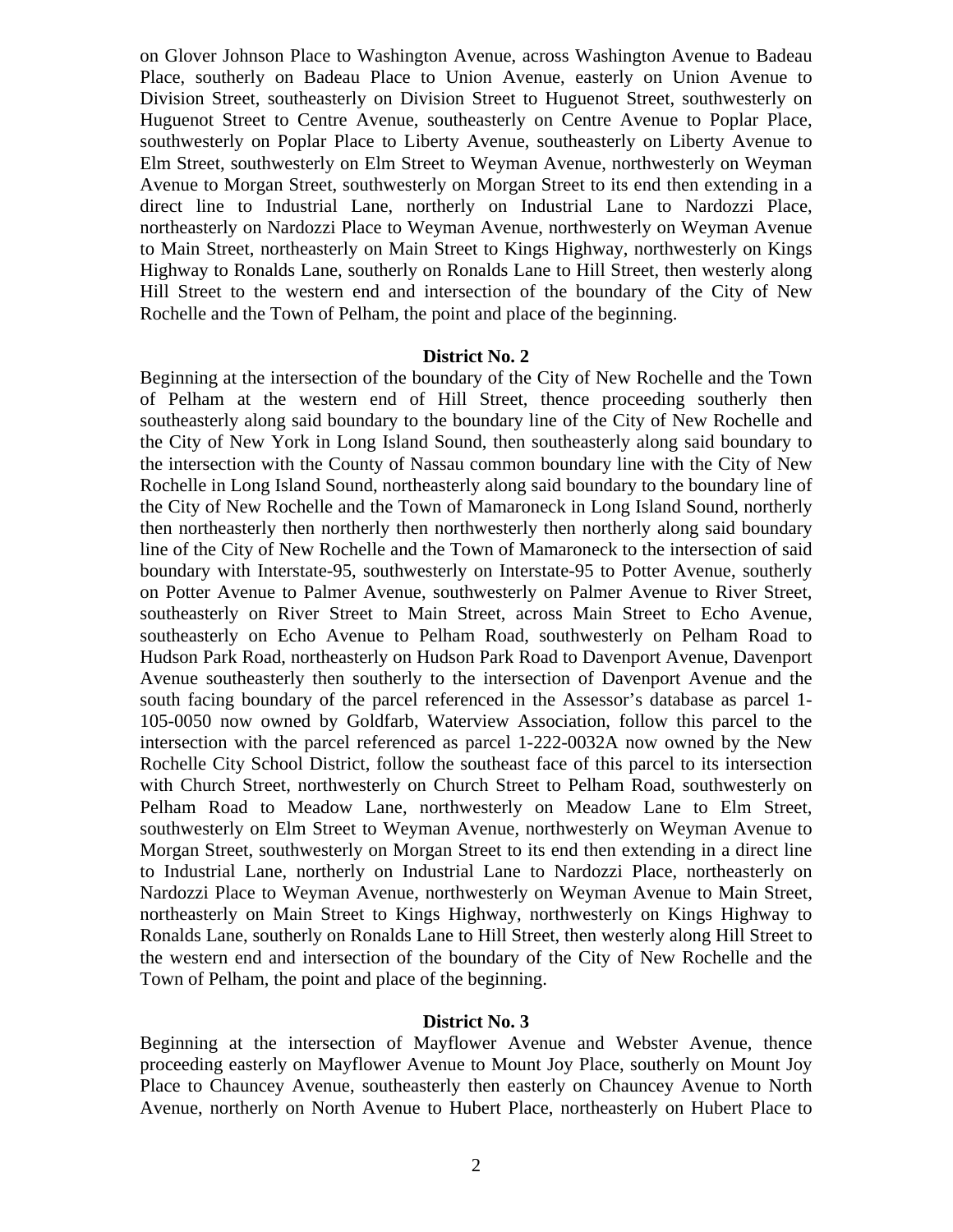Sidney Street, southerly on Sidney Street to Howard Parkway, northeasterly on Howard Parkway to Halcyon Terrace, southerly on Halcyon Terrace to Lorenz Avenue, northeasterly on Lorenz Avenue to Fifth Avenue, northeasterly then easterly on Fifth Avenue to Potter Avenue, southerly on Potter Avenue to Palmer Avenue, southwesterly on Palmer Avenue to River Street, southeasterly on River Street to Main Street, across Main Street to Echo Avenue, southeasterly on Echo Avenue to Pelham Road, southwesterly on Pelham Road to Locust Avenue, northwesterly on Locust Avenue to Union Street, northeasterly on Union Street to Franklin Avenue, northwesterly on Franklin Avenue to Main Street, southwesterly on Main Street to North Avenue, northwesterly on North Avenue to Burling Lane, westerly on Burling Lane to Memorial Highway, northerly on Memorial Highway to the point directly east of the intersection between Sickles Avenue and Guion Place, westerly to the intersection of Sickles Avenue and Guion Place, westerly on Sickles Avenue to Webster Avenue, then northerly along Webster Avenue to the intersection of Mayflower Avenue and Webster Avenue, the point and place of the beginning.

#### **District No. 4**

Beginning at the intersection of Mayflower Avenue and Webster Avenue, thence proceeding westerly on Mayflower Avenue to the boundary of the City of New Rochelle and the Town of Pelham, southerly along said boundary to the former New York, Westchester, and Boston Railroad, southeasterly along the former New York, Westchester and Boston Railroad directly north of and parallel with Maul Place, to Madeline Avenue, southerly on Madeline Avenue to Sickles Avenue, easterly on Sickles Avenue to Fourth Street, southerly on Fourth Street to Lockwood Avenue, easterly on Lockwood Avenue to Colonial Place, northerly then easterly on Colonial Place to Sickles Place, southerly on Sickles Place to Lockwood Avenue, easterly on Lockwood Avenue to Warren Street, southerly on Warren Street to Van Guilder Avenue, easterly on Van Guilder Avenue to Glover Johnson Place, southerly on Glover Johnson Place to Washington Avenue, across Washington Avenue to Badeau Place, southerly on Badeau Place to Union Avenue, easterly on Union Avenue to Division Street, southeasterly on Division Street to Huguenot Street, southwesterly on Huguenot Street to Centre Avenue, southeasterly on Centre Avenue to Poplar Place, southwesterly on Poplar Place to Liberty Avenue, southeasterly on Liberty Avenue to Elm Street, southwesterly on Elm Street to Meadow Lane, southeasterly on Meadow Lane to Pelham Road, northeasterly on Pelham Road to Church Street, southeasterly on Church Street to the intersection of Church Street with the southeast face of the parcel referenced in the Assessor's database as parcel 1- 222-0032A now owned by the New Rochelle City School District, follow the southeast face of this parcel to the intersection with the parcel referenced as parcel 1-105-0050 now owned by Goldfarb, Waterview Association, follow the south face of this parcel to its intersection with Davenport Avenue, northerly then northwesterly on Davenport Avenue to Hudson Park Road, southwesterly on Hudson Park Road to Pelham Road, southwesterly on Pelham Road to Locust Avenue, northwesterly on Locust Avenue to Union Street, northeasterly on Union Street to Franklin Avenue, northwesterly on Franklin Avenue to Main Street, southwesterly on Main Street to North Avenue, northwesterly on North Avenue to Burling Lane, westerly on Burling Lane to Memorial Highway, northerly on Memorial Highway to the point directly east of the intersection between Sickles Avenue and Guion Place, westerly to the intersection of Sickles Avenue and Guion Place, westerly on Sickles Avenue to Webster Avenue, then northerly along Webster Avenue to the intersection of Mayflower Avenue and Webster Avenue, the point and place of the beginning.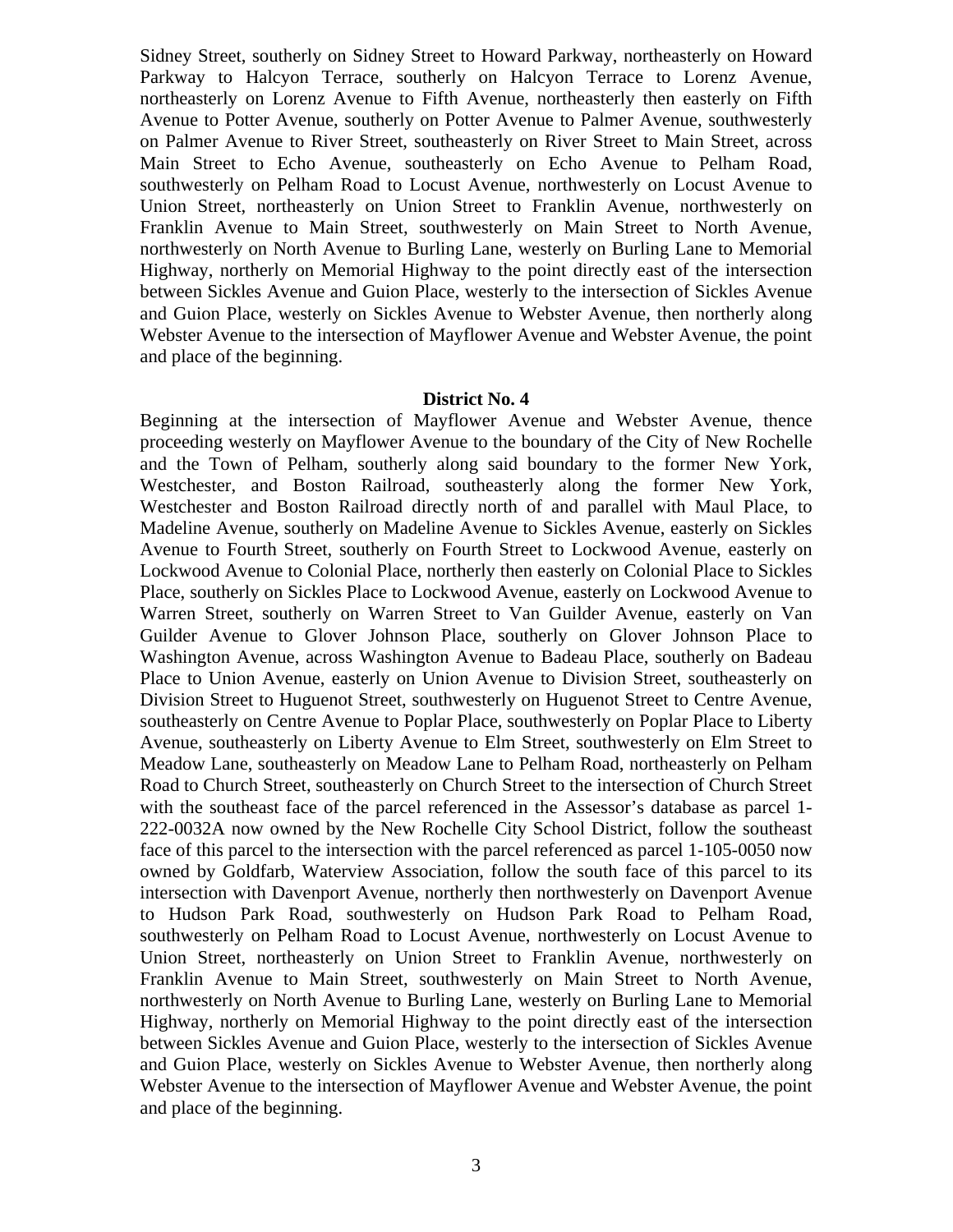## **District No. 5**

Beginning at the intersection of North Avenue and Hubert Place, thence proceeding southerly on North Avenue to Chauncey Avenue, westerly then northwesterly on Chauncey Avenue to Mount Joy Place, northerly on Mount Joy Place to Mayflower Avenue, westerly on Mayflower Avenue to Webster Avenue, northerly on Webster Avenue to Eastchester Road, easterly on Eastchester Road to North Avenue, northerly on North Avenue to Lovell Road, northeasterly then northerly on Lovell Road to Mildred Parkway, northeasterly then easterly on Mildred Parkway to Victory Boulevard, northerly on Victory Boulevard to Hanson Lane, northerly on Hanson Lane to its end then proceeding in a direct line north to the Hutchinson River Parkway, northeasterly on the Hutchinson River Parkway to its intersection with the point directly north of the northernmost limit of the parcel referenced in the Assessor's database as parcel 7-2900- 0001, now owned by Temple Israel of New Rochelle, then directly southerly from said intersection to Pinebrook Boulevard, southerly on Pinebrook Boulevard to Quaker Ridge Road, northeasterly on Quaker Ridge Road to the intersection of Quaker Ridge Road with the boundary of the City of New Rochelle and the Village of Scarsdale, southerly along said boundary to the boundary of the City of New Rochelle with the Town of Mamaroneck, southerly along said boundary to the intersection of said boundary with Interstate-95, southwesterly on Interstate-95 to Potter Avenue, northerly on Potter Avenue to Fifth Avenue, westerly on Fifth Avenue to Lorenz Avenue southwesterly on Lorenz Avenue to Halcyon Terrace, northerly on Halcyon Terrace to Howard Parkway, southwesterly on Howard Parkway to Sidney Street, northwesterly on Sidney Street to Hubert Place, then southwesterly on Hubert Place to the intersection of North Avenue and Hubert Place, the point and place of the beginning.

#### **District No. 6**

Beginning at the intersection of the boundary between the City of New Rochelle and the Town of Pelham at the western end of Mayflower Avenue, thence proceeding easterly on Mayflower Avenue to Webster Avenue, northerly on Webster Avenue to Eastchester Road, easterly on Eastchester Road to North Avenue, northerly on North Avenue to Lovell Road, northeasterly then northerly on Lovell Road to Mildred Parkway, northeasterly then easterly on Mildred Parkway to Victory Boulevard, northerly on Victory Boulevard to Hanson Lane, northerly on Hanson Lane to its end then proceeding in a direct line north to the Hutchinson River Parkway, northeasterly on the Hutchinson River Parkway to its intersection with the point directly north of the northernmost limit of the parcel referenced in the Assessor's database as parcel 7-2900-0001, now owned by Temple Israel of New Rochelle, then directly southerly from said intersection to Pinebrook Boulevard, southerly on Pinebrook Boulevard to Quaker Ridge Road, northeasterly on Quaker Ridge Road to the intersection of Quaker Ridge Road with the boundary of the City of New Rochelle and the Village of Scarsdale, northerly then westerly then southwesterly along said boundary to the boundary of the City of New Rochelle and the Town of Eastchester, continuing in a southerly direction along the common boundary line between the City of New Rochelle and the Town of Eastchester to the intersection of the Hutchinson River Parkway and Pelhamdale Avenue, then southerly along the boundary line between the Town of Pelham and the City of New Rochelle to the intersection of said boundary with Mayflower Avenue, the point and place of the beginning.